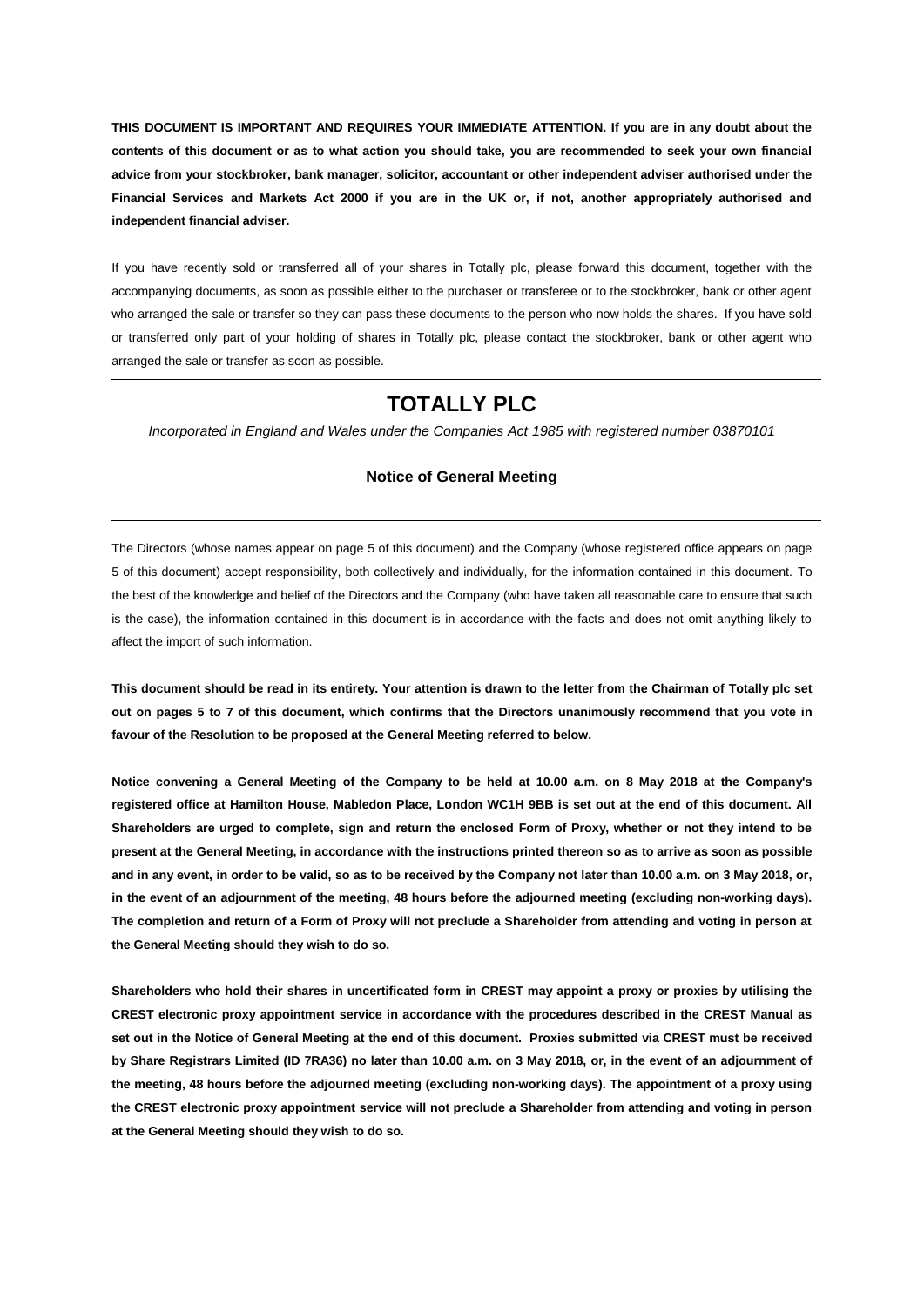## **CONTENTS**

|                                               | Page           |
|-----------------------------------------------|----------------|
| <b>Expected Timetable of Principal Events</b> | 3              |
| <b>Definitions</b>                            | $\overline{4}$ |
| Letter from the Chairman of Totally plc       | 5              |
| Notice of General Meeting                     | 8              |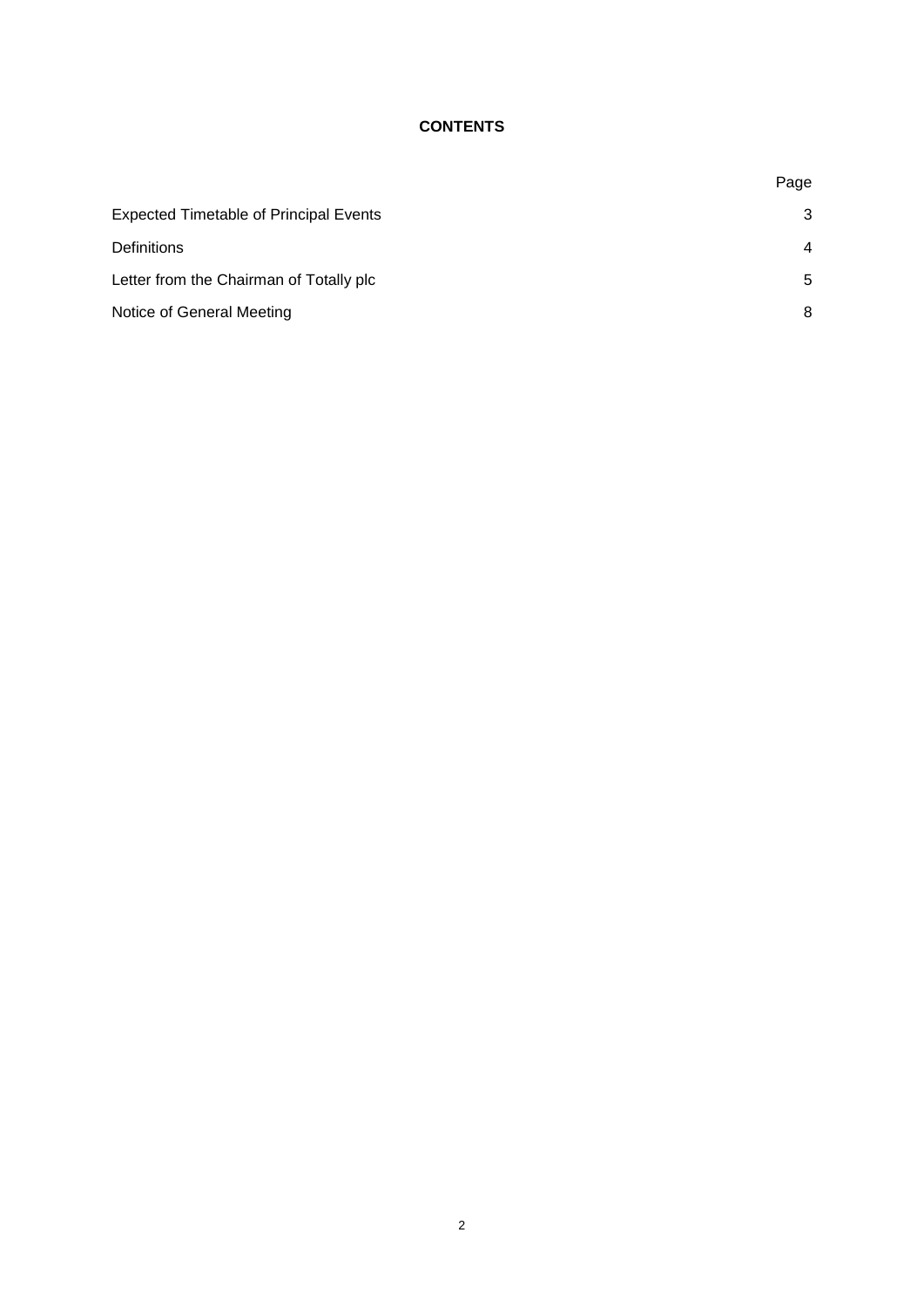### **EXPECTED TIMETABLE OF PRINCIPAL EVENTS**

| Latest time and date for receipt of Forms of Proxy for the General Meeting | 10.00 $a.m.$ on |
|----------------------------------------------------------------------------|-----------------|
|                                                                            | 3 May           |
| Time and date of General Meeting                                           | 10.00 $a.m.$ on |
|                                                                            | 8 May           |
|                                                                            |                 |

#### **Notes:**

- (1) All references in this document to time are to London time.
- (2) If any of the above times or dates should change, the revised times and/or dates will be notified to Shareholders by announcement through a regulatory information service.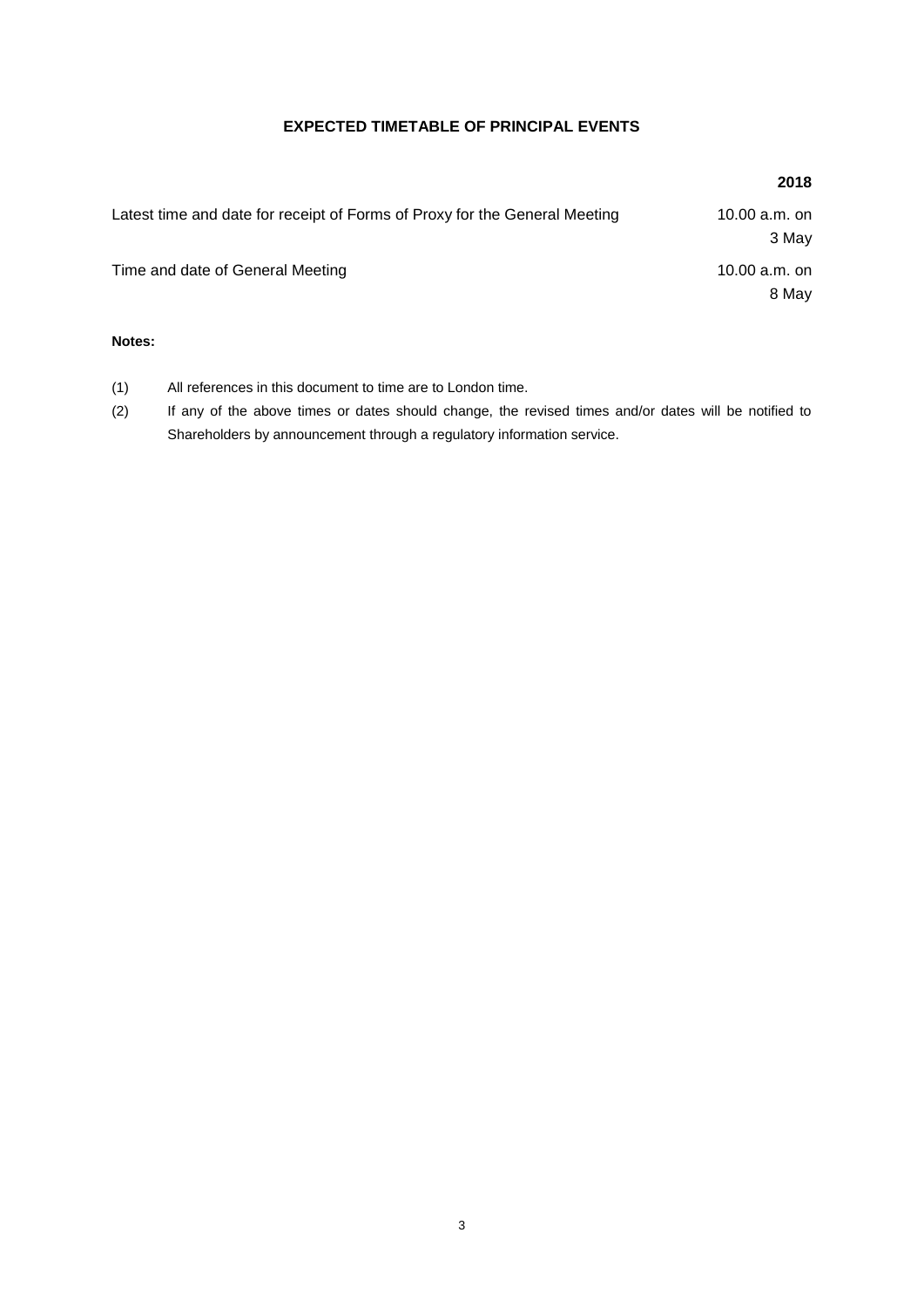### **DEFINITIONS**

The following definitions apply throughout this document (including the Notice of General Meeting) and in the accompanying Form of Proxy, unless the context requires otherwise:

| "Board" or "Directors"                               | the directors of the Company, as at the date of this document,<br>whose names are set out on page 5 of this document;                                                                                                                  |
|------------------------------------------------------|----------------------------------------------------------------------------------------------------------------------------------------------------------------------------------------------------------------------------------------|
| "Company"                                            | Totally plc, a company incorporated in England and Wales with<br>registered number 03870101 whose registered office is at<br>Hamilton House, Mabledon Place, London WC1H 9BB;                                                          |
| "CREST"                                              | the relevant system (as defined in the CREST Regulations) in<br>respect of which Euroclear is the operator (as defined in those<br>regulations);                                                                                       |
| "CREST Manual"                                       | the CREST Manual referred to in agreements entered into by<br>Euroclear and available at www.euroclear.com/CREST;                                                                                                                      |
| "CREST Regulations"                                  | the Uncertificated Securities Regulations 2001 (S.I. 2001 No.<br>$3755$ ;                                                                                                                                                              |
| "Euroclear"                                          | Euroclear UK & Ireland Limited;                                                                                                                                                                                                        |
| "Issued Share Capital"                               | the 59,795,172 Ordinary Shares of 10 pence each in issue as at<br>19 April 2018 which is the latest practicable date before<br>publication of this document (excluding treasury shares);                                               |
| "Form of Proxy"                                      | the form of proxy which accompanies this document for use by<br>Shareholders in connection with the General Meeting;                                                                                                                   |
| "General Meeting"                                    | the general meeting of the Company convened to be held at<br>10.00 a.m. on 8 May 2018 and any adjournment thereof, to<br>consider and, if thought fit, pass the Resolution, notice of which is<br>set out at the end of this document; |
| "Notice of General Meeting"                          | the notice of General Meeting set out at the end of this<br>document;                                                                                                                                                                  |
| "Ordinary Shares"                                    | ordinary shares of 10 pence each in the capital of the Company;                                                                                                                                                                        |
| "Resolution"                                         | the special resolution set out in the Notice of General Meeting;                                                                                                                                                                       |
| "Shareholders"                                       | holders of Ordinary Shares in the Company from time to time;                                                                                                                                                                           |
| "uncertificated form" or "in<br>uncertificated form" | recorded on the relevant register of the share or security<br>concerned as being held in uncertificated form in CREST and title<br>to which, by virtue of the CREST Regulations, may be transferred<br>by means of CREST; and          |
| "UK"                                                 | the United Kingdom of Great Britain and Northern Ireland.                                                                                                                                                                              |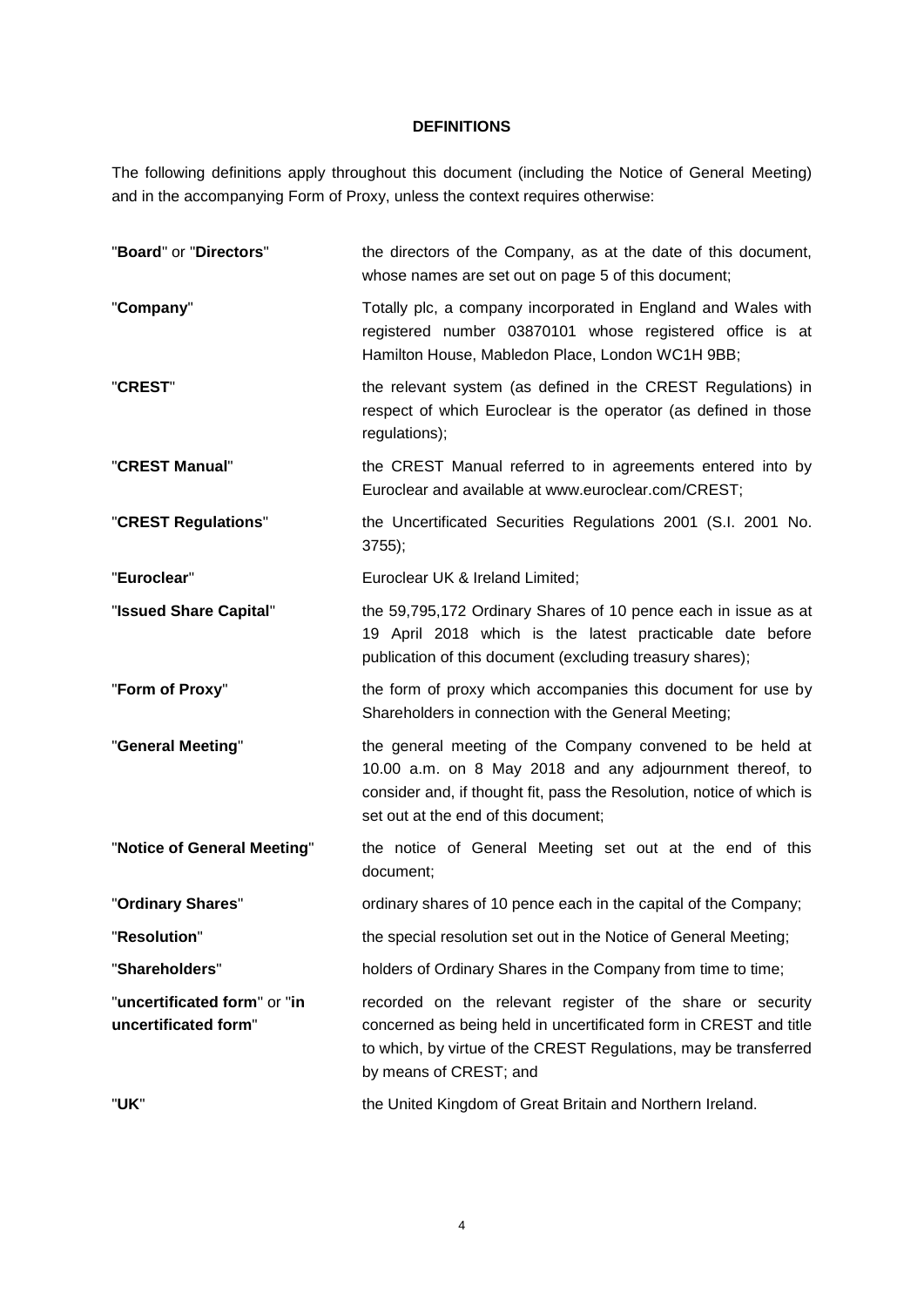### **LETTER FROM THE CHAIRMAN OF TOTALLY PLC**

## **TOTALLY PLC**

*Incorporated in England and Wales under the Companies Act 1985 with registered number 03870101*

*Directors:* Robert (Bob) Holt (*Chairman*) Wendy Jayne Lawrence (*Chief Executive Officer*) Lisa Barter-Ng (*Finance Director*) Gloria Ann Cooke (*Clinical Quality Director*) Donald (Don) Ahelan Baladasan (*Non-executive Director*) Anthony (Tony) Rhys Bourne (*Non-executive Director*) Michael (Mike) Greig Rogers (*Non-executive Director*)

*Registered office:* Hamilton House Mabledon Place London WC1H 9BB

20 April 2018

Dear Shareholder

#### **Notice of General Meeting**

#### <span id="page-4-0"></span>**1. Introduction**

I am writing to you to set out details of your Board's proposal to seek authority from Shareholders for the Company to make market purchases of its own Ordinary Shares.

The purpose of this document is to provide you with details of the Resolution to be proposed to Shareholders at the forthcoming General Meeting. The formal Notice of General Meeting is set out at the end of this document and a Form of Proxy is also enclosed for you to complete, sign and return.

### **2. Background to, and reasons for, the Resolution**

The Company has a stated buy and build expansion strategy in the out-of-hospital healthcare sector, the implementation of which depends upon strong, ongoing support from Shareholders.

The Company holds surplus cash resources which are not required in the normal day-to-day management of its business so the Directors intend to use the authority granted by the Resolution to make market purchases of Ordinary Shares as a method of returning that surplus cash to Shareholders.

The Directors will only exercise the authority to purchase Ordinary Shares where they consider that such purchases will be in the best interests of Shareholders generally. Any market purchase of Ordinary Shares by the Company will therefore be considered, and undertaken, on a case by case basis.

Further details of the Resolution are set out in paragraph [3](#page-5-0) below.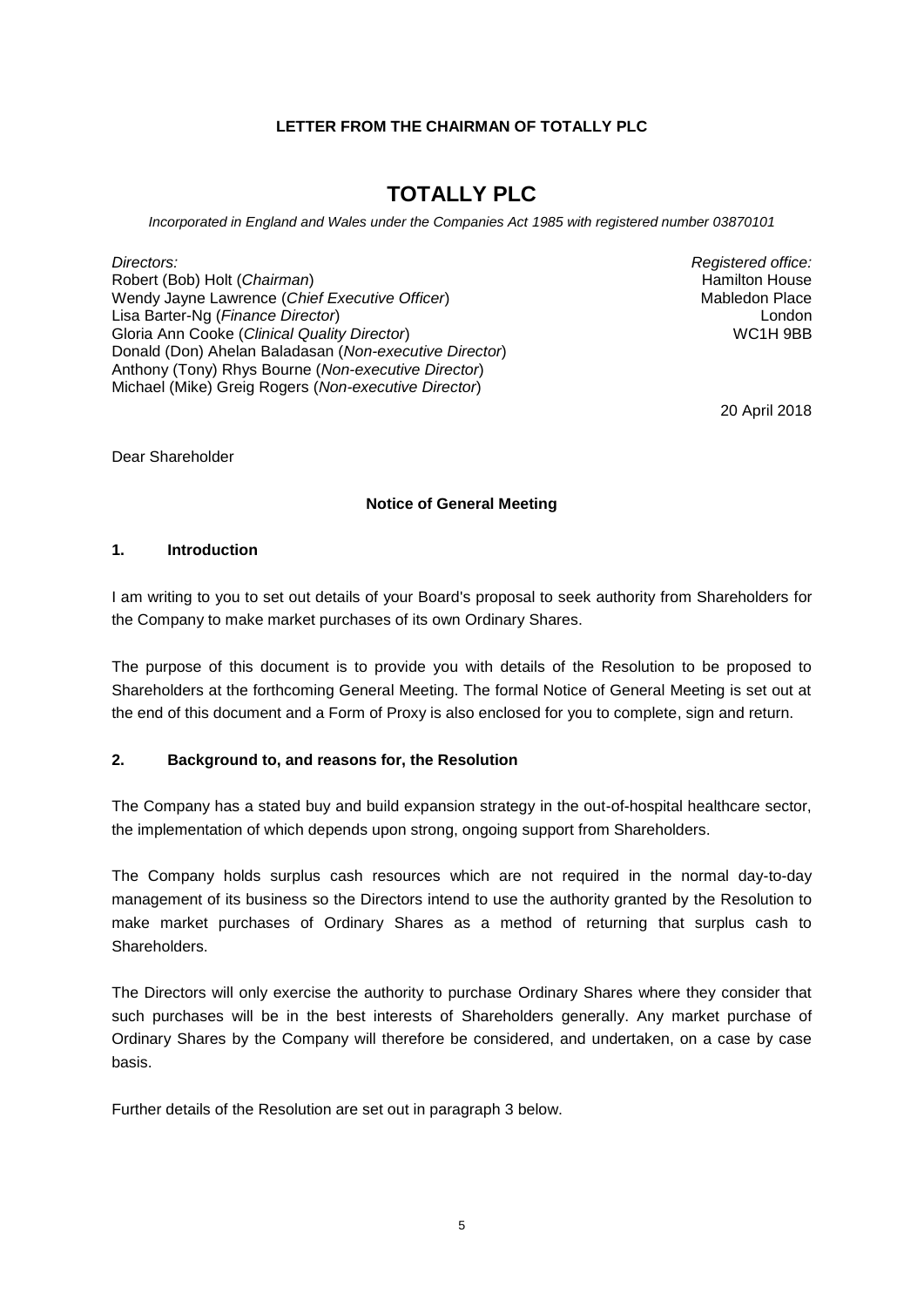### <span id="page-5-0"></span>**3. The Resolution**

The Resolution seeks authority for the Company to make market purchases of its own Ordinary Shares and is proposed as a special resolution. As a special resolution, the Resolution requires votes in favour representing 75 per cent. or more of the votes cast (in person or by proxy) at the General Meeting in order to be passed.

If passed, the Resolution gives authority for the Company to purchase up to 5,979,517 of its Ordinary Shares, representing just under 10 per cent. of the Issued Share Capital.

The Resolution specifies the minimum and maximum prices which may be paid for any Ordinary Shares purchased under the authority. The authority will expire on the earlier of the date 15 months from the date of the passing of the Resolution and the conclusion of the Company's 2018 annual general meeting.

The Company may either cancel any Ordinary Shares it purchases under the authority granted by the Resolution or transfer them into treasury (and subsequently sell or transfer them out of treasury or cancel them). The Directors currently intend to cancel all shares purchased under the authority granted by the Resolution.

## **4. The General Meeting**

Set out at the end of this document is a notice convening the General Meeting to be held on 8 May 2018 at the Company's registered office at Hamilton House, Mabledon Place, London WC1H 9BB at 10.00 a.m., at which the Resolution will be proposed.

#### **5. Action to be taken**

**A Form of Proxy for use in connection with the General Meeting accompanies this document. Whether or not you intend to be present at the General Meeting, you are requested to complete, sign and return the Form of Proxy in accordance with the instructions thereon to Share Registrars Limited at The Courtyard, 17 West Street, Farnham, Surrey GU9 7DR, as soon as possible, but in any event so as to be received by no later than 10.00 a.m. on 3 May 2018, or, in the event of an adjournment of the meeting, 48 hours before the adjourned meeting (excluding non-working days).**

**If you hold your shares in uncertificated form in CREST, you may appoint a proxy or proxies by utilising the CREST electronic proxy appointment service in accordance with the procedures described in the CREST Manual as set out in the Notice of General Meeting at the end of this document. Proxies submitted via CREST must be received by Share Registrars Limited (ID 7RA36) no later than 10.00 a.m. on 3 May 2018, or, in the event of an adjournment of the meeting, 48 hours before the adjourned meeting (excluding non-working days). The appointment of a proxy using the CREST electronic proxy appointment service will not preclude a Shareholder from attending and voting in person at the General Meeting should they wish to do so.**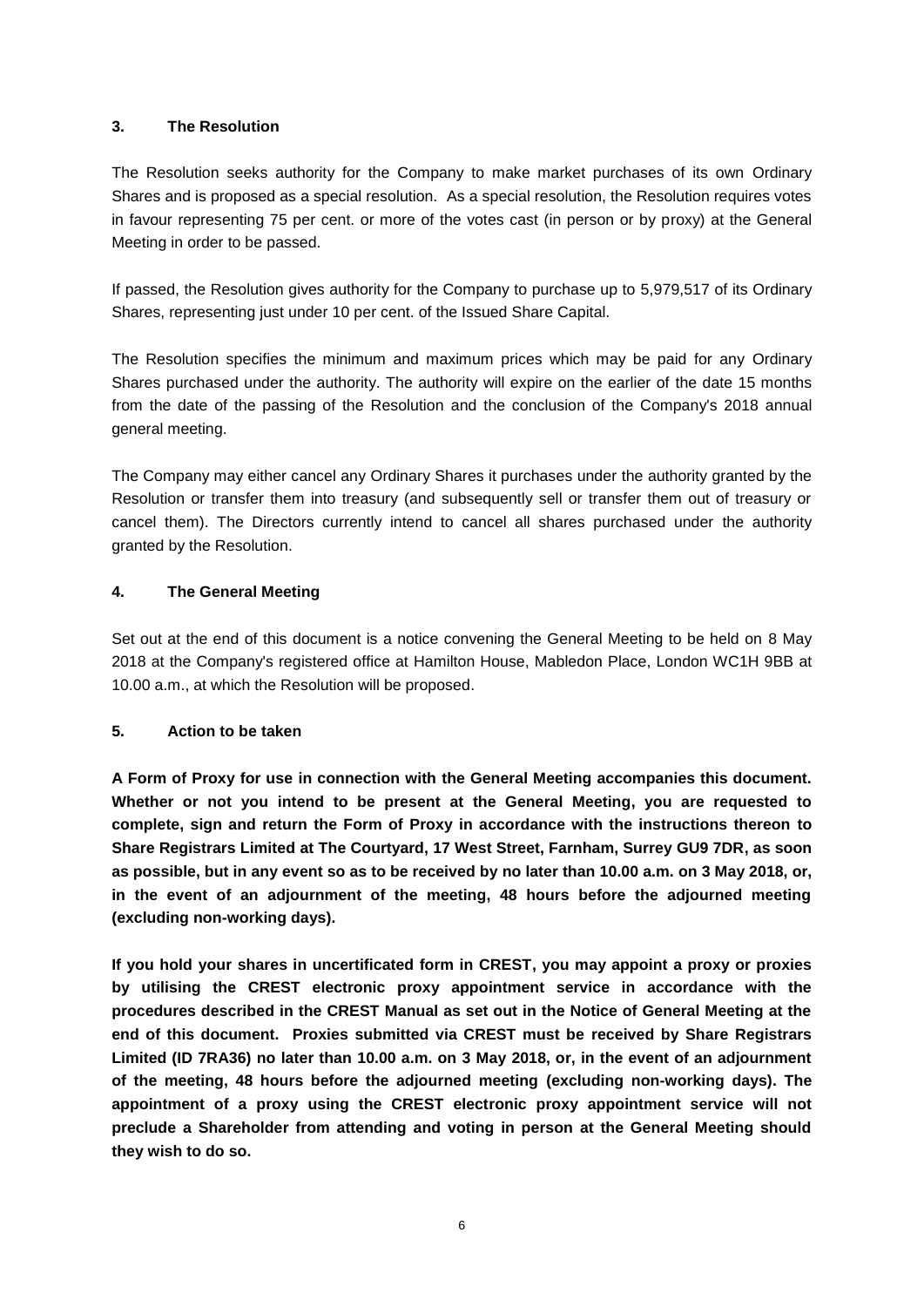### <span id="page-6-0"></span>**6. Recommendation**

The Directors consider that the proposals to be considered at the General Meeting are in the best interests of the Company and its Shareholders as a whole and are most likely to promote the success of the Company. Accordingly, the Directors unanimously recommend that you vote in favour of the Resolution to be proposed at the General Meeting as they intend to do in respect of their own beneficial holdings currently amounting to 2.28 per cent. of the Issued Share Capital.

Yours faithfully

**Bob Holt** Chairman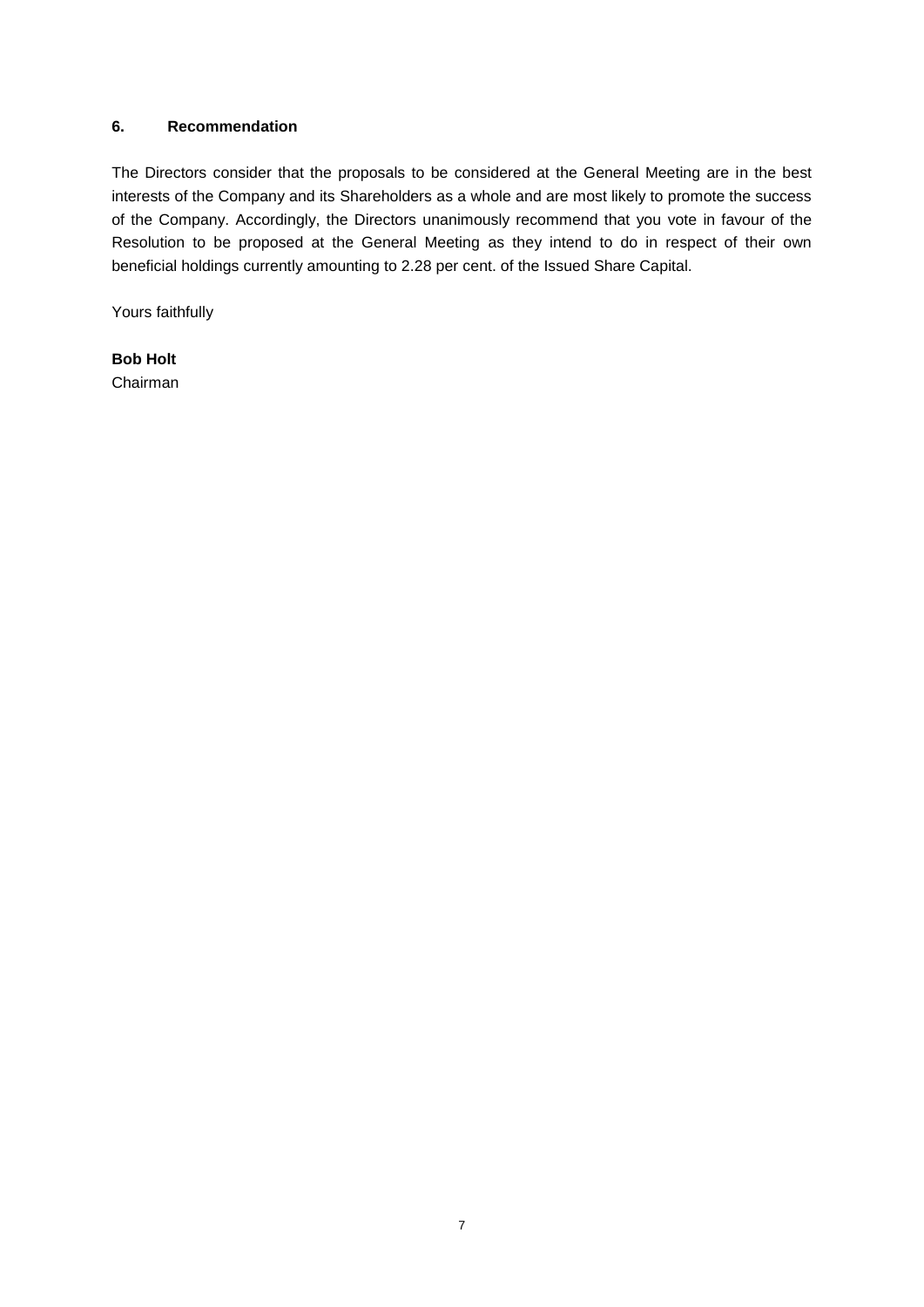## **NOTICE OF GENERAL MEETING**

# **TOTALLY PLC**

#### *Incorporated in England and Wales under the Companies Act 1985 with registered number 03870101*

Notice is hereby given that a general meeting ("**General Meeting**") of Totally plc ("**Company**") will be held at the Company's registered office at Hamilton House, Mabledon Place, London WC1H 9BB on 8 May 2018 at 10.00 a.m.

You will be asked to consider and vote on the resolution below which will be proposed as a special resolution.

## **SPECIAL RESOLUTION**

**TO** authorise the Company generally and unconditionally to make market purchases (within the meaning of section 693(4) of the Companies Act 2006) of ordinary shares of 10 pence each provided that:

- <span id="page-7-0"></span>1. The maximum aggregate number of ordinary shares that may be purchased is 5,979,517.
- 2. The minimum price (excluding expenses) which may be paid for each ordinary share is 10 pence.
- 3. The maximum price (excluding expenses) which may be paid for each ordinary share is the higher of:
	- (i) 105 per cent. of the average market value of an ordinary share in the Company for the five business days prior to the day the purchase is made; and
	- (ii) the value of an ordinary share calculated on the basis of the higher of the price quoted for:
		- (a) the last independent trade of; and
		- (b) the highest current independent bid for,

any number of the Company's ordinary shares on the trading venue where the purchase is carried out.

4. The authority conferred by this resolution shall expire on the date 15 months from the date of the passing of this resolution or, if earlier, at the conclusion of the Company's next annual general meeting save that the Company may, before the expiry of the authority granted by this resolution, enter into a contract to purchase ordinary shares which will or may be executed wholly or partly after the expiry of such authority.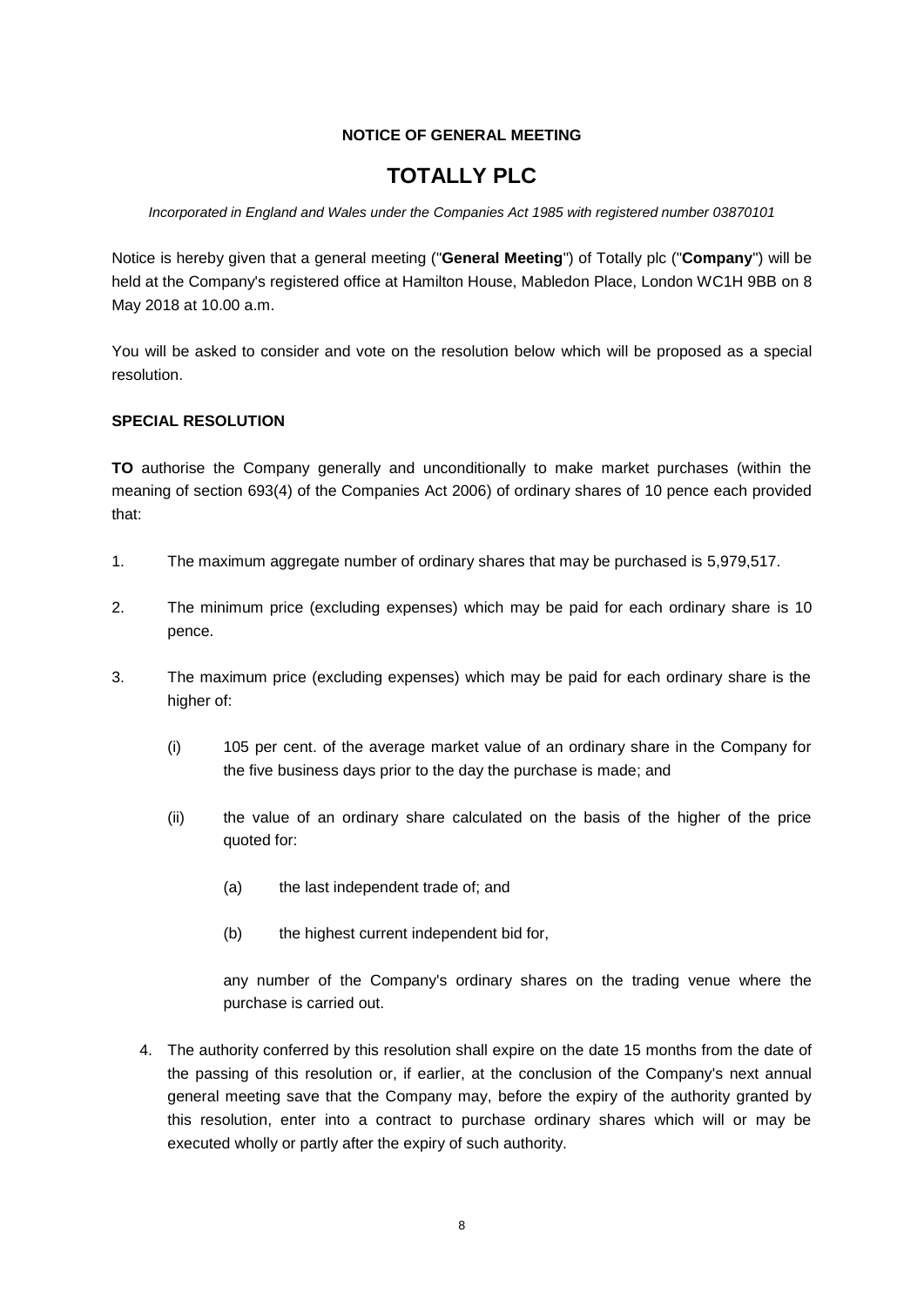*Dated:* 20 April 2018

*Registered office:*  Hamilton House Mabledon Place London WC1H 9BB

By order of the Board: **John Charlton** Company secretary

*Registered number:* 03870101

#### **Notes to the Notice of General Meeting**

- 1. Only those shareholders registered in the Company's register of members at:
	- 6.00 p.m. on 3 May 2018; or,
	- if the General Meeting is adjourned, at 6.00 p.m. on the day two days prior to the adjourned meeting (excluding non-working days),

shall be entitled to attend, speak and vote at the General Meeting. Changes to the register of members after the relevant deadline shall be disregarded in determining the rights of any person to attend and vote at the General Meeting.

- 2. If you are a shareholder who is entitled to attend and vote at the General Meeting, you are entitled to appoint one or more proxies to exercise all or any of your rights to attend, speak and vote at the General Meeting and you should have received a Form of Proxy with this Notice of General Meeting. A proxy does not need to be a shareholder of the Company but must attend the General Meeting to represent you. You can only appoint a proxy using the procedures set out in these notes and the notes to the Form of Proxy.
- 3. You may appoint more than one proxy provided each proxy is appointed to exercise the rights attached to a different share or shares held by that shareholder. To appoint more than one proxy, you can obtain additional Forms of Proxy from the Company's registrars, Share Registrars Limited, The Courtyard, 17 West Street, Farnham, Surrey GU9 7DR, tel: +44 (0) 1252 821390. Alternatively, the Form of Proxy may be photocopied prior to completion. You will need to state clearly on each Form of Proxy the number of shares in relation to which the proxy is appointed. If you wish your proxy to speak on your behalf at the General Meeting you will need to appoint your own choice of proxy (not the chairman) and give your instructions directly to them.
- 4. Shareholders can:
	- Appoint a proxy or proxies and give proxy instructions by returning the enclosed Form of Proxy by post (see not[e 6\)](#page-8-0).
	- If a CREST member, register their proxy appointment by utilising the CREST electronic proxy appointment service (see not[e 7\)](#page-9-0).
- 5. A vote withheld is not a vote in law, which means that the vote will not be counted in the calculation of votes for or against the resolution. If no voting indication is given, your proxy will vote or abstain from voting at his or her discretion. Your proxy will vote (or abstain from voting) as he or she thinks fit in relation to any other matter which is put before the General Meeting.
- <span id="page-8-0"></span>6. The notes to the Form of Proxy explain how to direct your proxy how to vote on each resolution or withhold their vote.

To appoint a proxy using the Form of Proxy, the form must be:

- completed and signed;
- sent or delivered to Share Registrars Limited at The Courtyard, 17 West Street, Farnham, Surrey GU9 7DR; and
- received by Share Registrars Limited no later than 10.00 a.m. on **3 May 2018**.

In the case of a shareholder which is a company, the Form of Proxy must be executed under its common seal or signed on its behalf by an officer of the company or an attorney for the company.

Any power of attorney or any other authority under which the Form of Proxy is signed (or a duly certified copy of such power or authority) must be included with the Form of Proxy.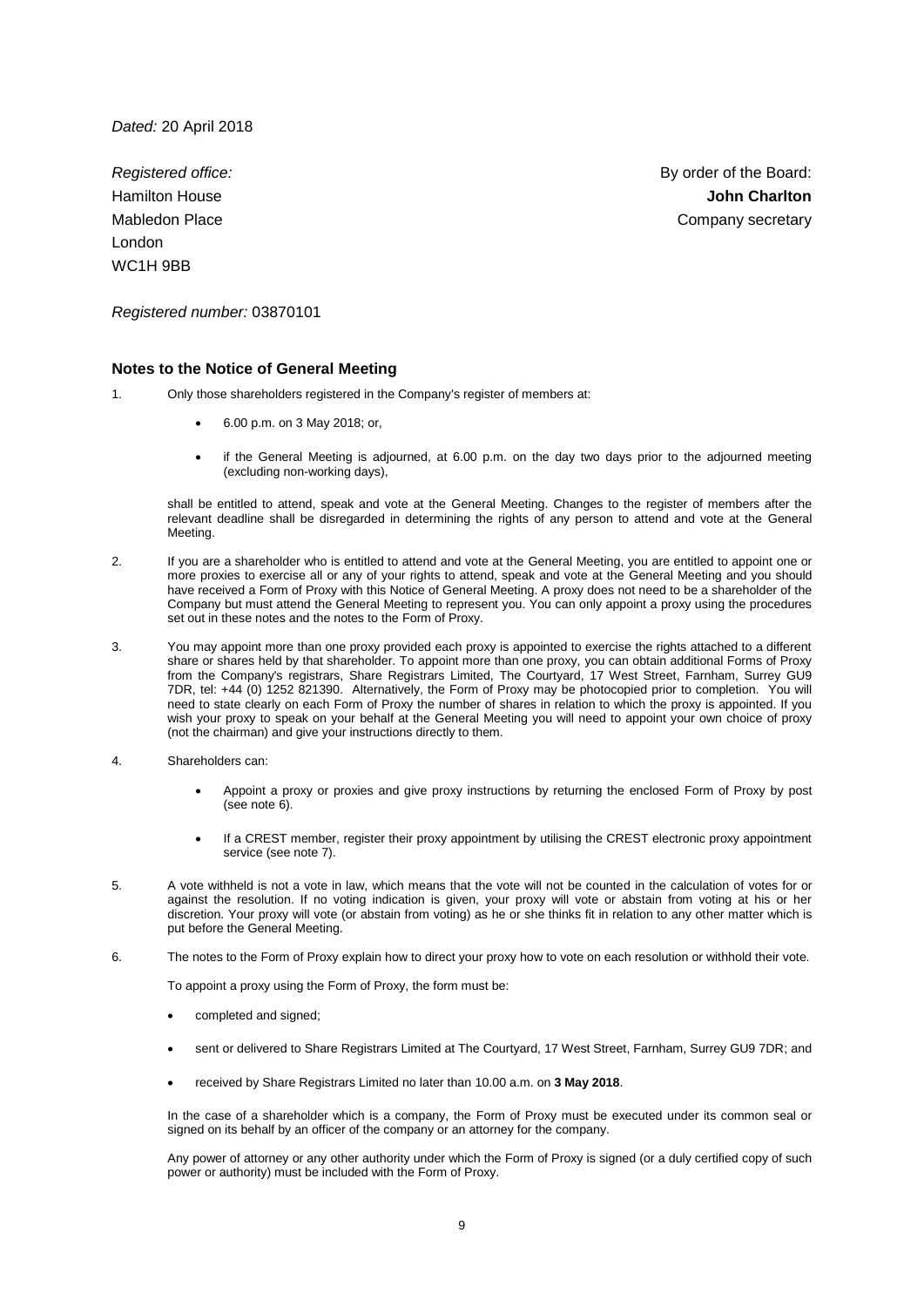If you have not received a Form of Proxy and believe that you should have one, or if you require additional Forms of Proxy, please contact Share Registrars Limited, The Courtyard, 17 West Street, Farnham, Surrey GU9 7DR, tel: +44 (0) 1252 821390.

<span id="page-9-0"></span>7. CREST members who wish to appoint a proxy or proxies by utilising the CREST electronic proxy appointment service may do so for the General Meeting and any adjournment(s) of it by using the procedures described in the CREST Manual (available via www.euroclear.com). CREST personal members or other CREST sponsored members, and those CREST members who have appointed a voting service provider(s), should refer to their CREST sponsor or voting service provider(s), who will be able to take the appropriate action on their behalf.

For a proxy appointment or instructions made using the CREST service to be valid, the appropriate CREST message (a "**CREST Proxy Instruction**") must be properly authenticated in accordance with Euroclear UK & Ireland Limited's ("**EUI**") specifications and must contain the information required for such instructions, as described in the CREST Manual. The message, regardless of whether it constitutes the appointment of a proxy or is an amendment to the instruction given to a previously appointed proxy, must, in order to be valid, be transmitted so as to be received by Share Registrars Limited (ID 7RA36) no later than 10.00 a.m. on 3 May 2018, or, in the event of an adjournment of the General Meeting, 48 hours before the adjourned meeting (excluding non-working days). For this purpose, the time of receipt will be taken to be the time (as determined by the timestamp applied to the message by the CREST Applications Host) from which the issuer's agent is able to retrieve the message by enquiry to CREST in the manner prescribed by CREST. After this time, any change of instructions to proxies appointed through CREST should be communicated to the appointee through other means.

CREST members and, where applicable, their CREST sponsors or voting service providers should note that EUI does not make available special procedures in CREST for any particular message. Normal system timings and limitations will therefore apply in relation to the input of CREST Proxy Instructions. It is the responsibility of the CREST member concerned to take (or, if the CREST member is a CREST personal member or sponsored member, or has appointed a voting service provider(s), to procure that his/her CREST sponsor or voting service provider(s) take(s)) such action as shall be necessary to ensure that a message is transmitted by means of the CREST system by any particular time. In this connection, CREST members and, where applicable, their CREST sponsors or voting service providers are referred, in particular, to those sections of the CREST Manual concerning practical limitations of the CREST system and timings.

The Company may treat as invalid a CREST Proxy Instruction in the circumstances set out in regulation 35(5)(a) of the Uncertificated Securities Regulations 2001.

- 8. In the case of joint holders, where more than one of the joint holders completes a proxy appointment, only the appointment submitted by the most senior holder will be accepted. Seniority is determined by the order in which the names of the joint holders appear in the Company's register of members in respect of the joint holding (the firstnamed being the most senior).
- 9. Shareholders may change proxy instructions by submitting a new proxy appointment using the methods set out above. Note that the cut-off time for receipt of proxy appointments also apply in relation to amended instructions; any amended proxy appointment received after the relevant cut-off time will be disregarded.

Where you have appointed a proxy using the hard-copy Form of Proxy and would like to change the instructions using another hard-copy Form of Proxy, please contact Share Registrars Limited, The Courtyard, 17 West Street, Farnham, Surrey GU9 7DR, tel: +44 (0) 1252 821390.

If you submit more than one valid proxy appointment, the appointment received last before the latest time for the receipt of proxies will take precedence.

10. A shareholder may change a proxy instruction but to do so you will need to inform the Company in writing by sending a signed hard-copy notice clearly stating your intention to revoke your proxy appointment to Share Registrars Limited, The Courtyard, 17 West Street, Farnham, Surrey GU9 7DR. In the case of a shareholder which is a company, the revocation notice must be executed under its common seal or signed on its behalf by an officer of the company or an attorney for the company. Any power of attorney or any other authority under which the revocation notice is signed (or a duly certified copy of such power or authority) must be included with the revocation notice.

The revocation notice must be received by Share Registrars Limited no later than 10.00 a.m. on 3 May 2018.

If you attempt to revoke your proxy appointment but the revocation is received after the time specified, your original proxy appointment will remain valid unless you attend the General Meeting and vote in person.

Appointment of a proxy does not preclude you from attending the General Meeting and voting in person. If you have appointed a proxy and attend the General Meeting in person, your proxy appointment will automatically be terminated.

- 11. A corporation which is a shareholder can appoint one or more corporate representatives who may exercise, on its behalf, all its powers as a shareholder provided that no more than one corporate representative exercises powers over the same share.
	- 12. As at 6.00 p.m. on 19 April 2018, which is the latest practicable date before publication of this notice, the Company's issued share capital comprised 59,795,172 ordinary shares of 10 pence each. Each ordinary share carries the right to one vote at a general meeting of the Company and, therefore, the total number of voting rights in the Company as at 6.00 p.m. on 19 April 2018 is 59,795,172.